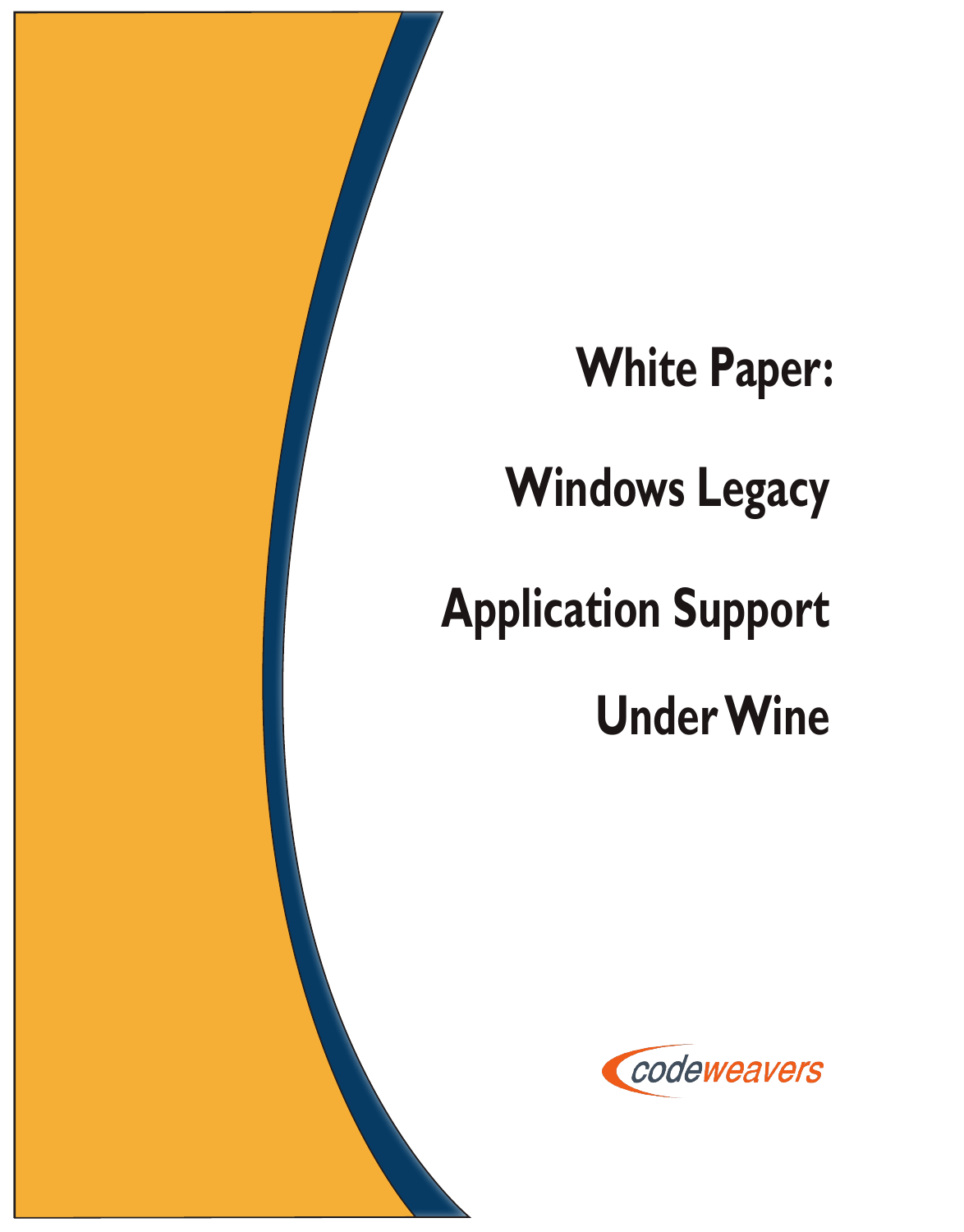## **Windows Legacy Application Support Under Wine**

**Overview:** With the constant pressure from Microsoft to migrate to newer versions of Windows, many users are left with unpalatable options for running their older applications. Wine offers a viable, inexpensive alternative for keeping these legacy applications functioning in perpetuity.

It is a truism that the needs of customers and vendors are often at cross-purposes. Nowhere has this been more vividly demonstrated than in the forced upgrade cycles of the Microsoft Windows platform, which have completely reversed the leverage customers normally wield over their suppliers. In many cases, end-users have seen little utility in switching to newer versions of Windows, but have been left with essentially zero choice in the matter.

Forced OS upgrades have, in turn, forced the migration of many legacy applications. These older Windows programs—which in many cases are still perfectly functional—must either be redeveloped for a newer Windows platform, or replaced. This places yet another cost on top of the cost of the OS upgrade.

However, this cycle, which once appeared unbreakable, now seems to be weakening. For one thing, Windows is no longer as dominant as it once was on the desktop. The rise of both Mac OS X and Linux have begun eating into the monopolistic power of Microsoft to dictate these cycles.

Second is the fact that users now have a realistic alternative for running their legacy apps. Utilizing the power of Wine, an open-source reimplementation of the Win32 OS, in many cases these legacy applications can be run in perpetuity on alternative hardware platforms. The remainder of this paper expains how this is possible, and how companies can harness the power of Wine to contain their legacy application migration costs.

Wine acts a compatability layer between a Windows application and the underlying Unix-based operating system. In essence, the Windows app makes requests to Wine (i.e. "repaint the screen," "provide a printer dialog box," etc.) and Wine instructs the native Unix OS on how to fulfill these needs. The result is that Windows applications run as if they are native to the UNIX OS.

**Wine offers a viable alternative for keeping legacy Windows apps running in perpetuity.**

## **The MS OS forcedupgrade cycle finally seems to be weakening.**